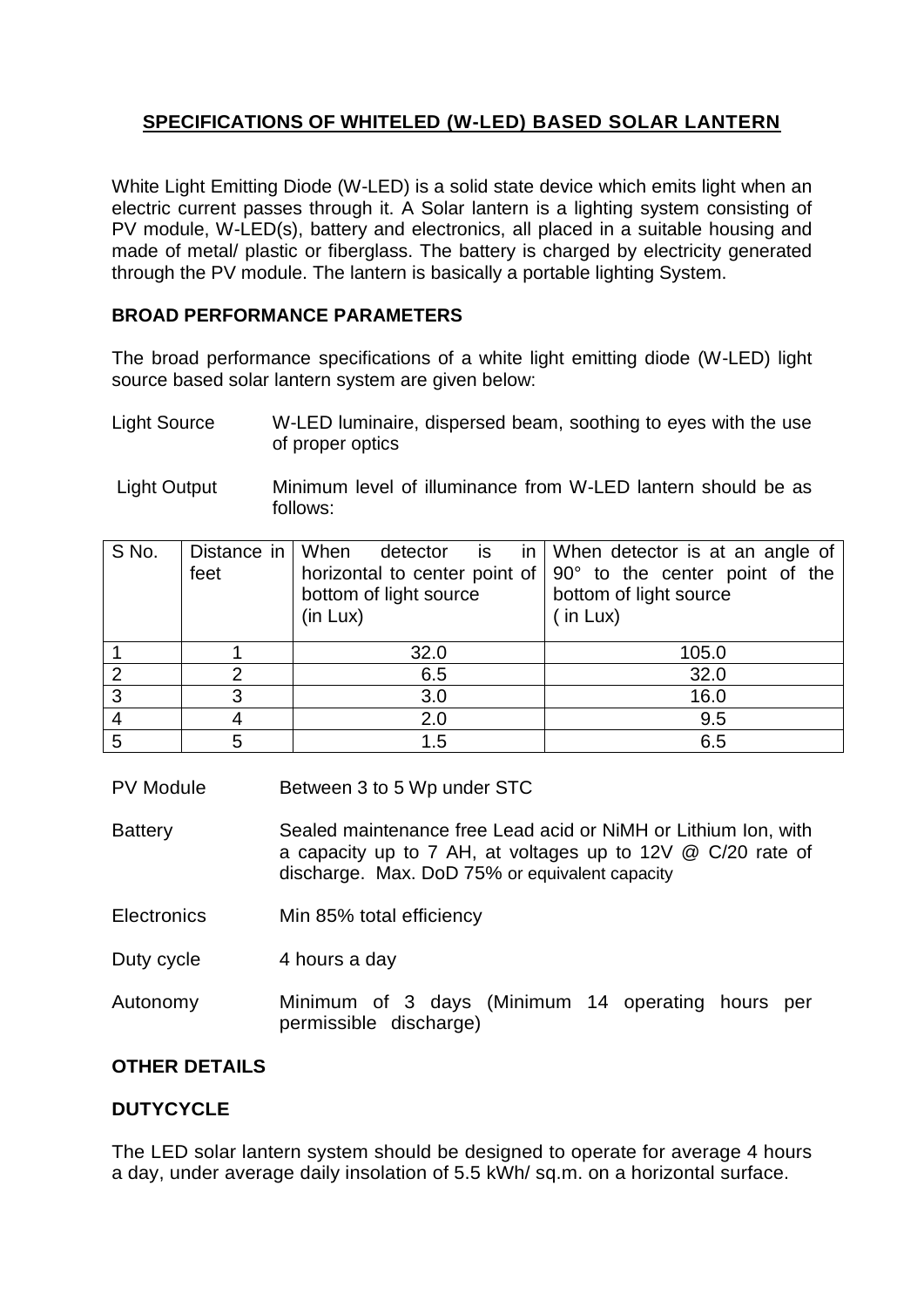#### **LIGHT SOURCE**

The light source will be of W - LED type. Single lamp or multiple lamps can be used. Wider view angles preferred. The colour temperature of white LEDs used in the system should be in the range of  $5500^{\circ}$ K  $-6500^{\circ}$ K. Use of LEDs which emit ultraviolet light is not permitted.

- $\triangleright$  The light output from the W-LED light source should be constant throughout the duty cycle.
- $\triangleright$  The lamps should be housed in an assembly suitable for in door and outdoor use.
- $\triangleright$  The make, model number, country of origin and technical characteristics (including IESNA LM-80 report) of W-LEDs used in the lighting system must be furnished to the Test Centers and to the buyers. (In absence of this data the solar lantern may not be tested by the Test Center).

About White LED Lights: The make, model number, country of origin and technical characteristics of LEDs should be stated in the product data sheet and furnished to the Test Centers

#### **BATTERY**

- (i) Sealed Maintenance Free (SMF) battery.
- (ii) Battery should conform to the latest BIS standards. In view of nonavailability of adequate test facilities for testing as per BIS standard in the country, existing facilities of battery manufacturers will be utilized by way of periodic quality audit by MNRE/ BIS or their representative to ensure conformance to BIS standards.
- (iii) Also initially for a period of six months from the date of issue of these guidelines capacity test, charge efficiency test and charge retention tests as per BIS standards should be used to enable the programme to continue.
- (iv) It is also mandatory for the battery manufacturers/ bulk users to comply with batteries (Management and handling) Rules 2001 of MOEF, as amended from time to time.
- (v) A copy of the test certificate for the battery (including its make, country of origin and model number) used in the system should be provided to the Test Center and buyer.
- (vi) At least 75% of the rated capacity of the battery should be between fully charged and load cut off conditions.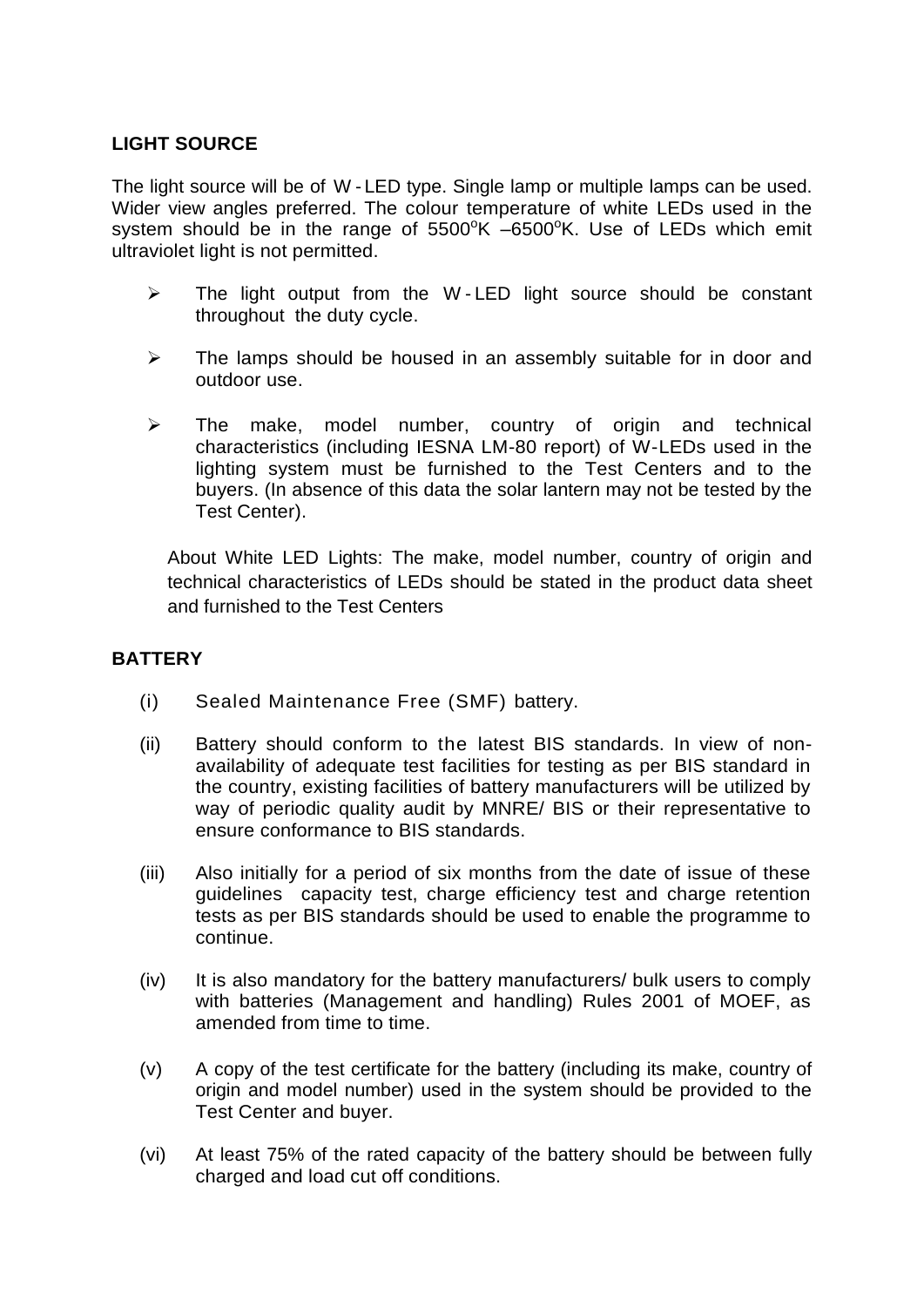### **ELECTRONICS**

- (i) The total electronic efficiency should be at least 85%.
- (ii) Electronics should operate up to 12 V and should have temperature compensation for proper charging of the battery throughout the year.
- (iii) The light output should remain constant with variations in the battery voltages.
- (iv) Necessary lengths of wires/ cables, switches suitable for DC use and other protections should be provided.

#### **PV MODULE**

 $\triangleright$  The PV module (s) shall contain mono/ multi crystalline silicon or thin film solar cells. In case of crystalline silicon solar cell module it is required to have certificate for the supplied PV module as per IEC 61215 specifications or equivalent National or International/ Standards whereas in case of thin film solar cell module it is required to have certificate for the supplied PV module as per IEC 61646 specifications or equivalent National or International Standards. In case of thin film modules for each model the modules should fulfill the wattage criterion after light soaking degradation.

In case the supplied PV module is not a module of regular production of the manufacturer and does not have certificate as above, then the manufacturer should have the required certification for at least one of the irregular modules. Further, the manufacturer should certify that the supplied module is also manufactured using similar material, design and process as that of the certified PV module.

In case of imported modules it is mandatory to provide a copy of the international product qualification certificate to the test center.

- $\triangleright$  The power output of the PV module must be reported under standard test conditions (STC) at loading voltage. I-V curve of the sample module should be submitted to the Test Center at the time of system qualification testing. The specified module wattage should be at the applicable load voltage.
- $\triangleright$  The load voltage of the PV module under STC should be sufficient enough to charge the battery in Indian environmental conditions.
- $\triangleright$  The terminal box on the module should have a provision for "Opening" for replacing the cable, if required.
- $\triangleright$  Identification and Traceability

Each PV module used in any solar power project must use an RF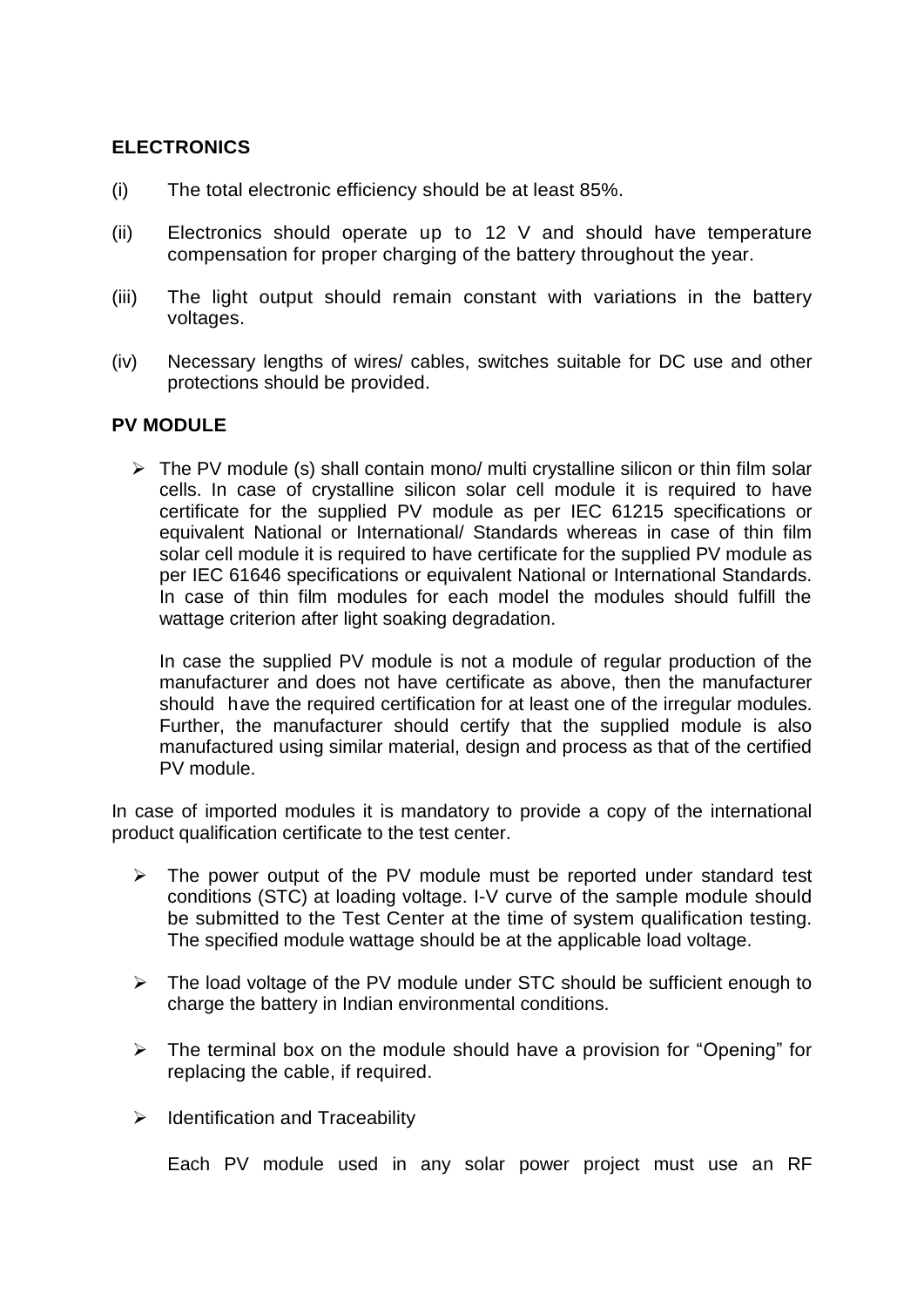Identification (RFID) tag. The following information must be mentioned in the RFID used on each module (This can be inside or outside the laminate, but must be able to withstand harsh environmental conditions.)

a) Name of the Manufacturer or distinctive Logo

- b) Model or Type No.
- c) Serial No.
- d) Year of make

## **ELECTRONICPROTECTIONS**

- Adequate protection is to be incorporated under no load conditions, e.g. when the lamps are removed and the system is switched ON.
- The system should have protection against battery over charge and deep discharge conditions. The numerical values of the cut off limits must be specified, while submitting the samples for the testing purposes.
- Proper protection should be provided against short circuit conditions.
- A blocking diode should be provided as part of the electronics, to prevent reverse flow of current through the PV module (s).
- In case such a diode is not provided with the PV module, Full protection against open circuit, accidental short circuit and reverse polarity should be provided.

### **OTHERFEATURES**

- (i) The system should be provided with two LED indicators: a green light to indicate charging in progress and a red LED to indicate deep discharge condition of the battery. The green LED should glow only when the battery is actually being charged.
- (ii) There will be a Name Plate on the Lantern body which will give:
	- Name of the Manufacturer or Distinctive Logo.
	- Model Number
	- Serial Number
	- Year of manufacture

### **QUALITY AND WARRANTY**

- (i) Components and parts used in White LED solar Lantern systems should conform to the latest BIS/ International specifications, wherever such specifications are available and applicable. A copy of the test report/ certificate stating conformity of BIS/ international standards must be submitted to the Test Center.
- (ii) The PV module will be warranted for a minimum period of 20 years from the date of supply. The White LED solar lantern system (excluding